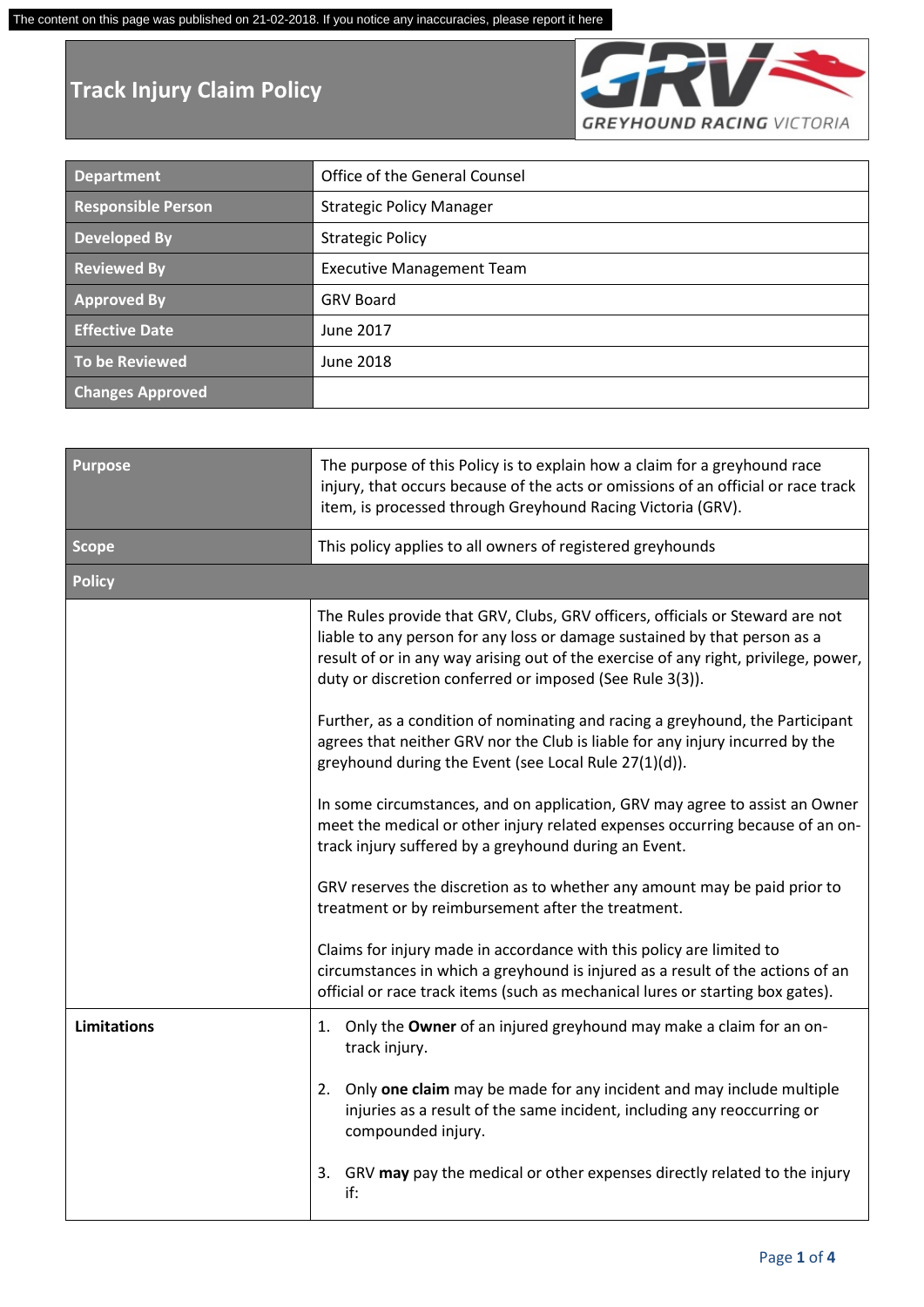|                           | the injury occurred during an Event as defined in the Local Rules; and<br>а.                                                                                                                                                                     |
|---------------------------|--------------------------------------------------------------------------------------------------------------------------------------------------------------------------------------------------------------------------------------------------|
|                           | b. the injury was as a result of the actions of an official or race track<br>items (such as mechanical lures or starting box gates); and                                                                                                         |
|                           | c. the procedure was necessary and suitable for the alleged injury and<br>the cost of the procedure is reasonable; and                                                                                                                           |
|                           | d. claims are made and determined in accordance with the process set<br>out in this policy                                                                                                                                                       |
|                           | e. the owner provides all necessary information required under this<br>policy, in any forms (as amended by GRV from time to time) and any<br>additional information reasonably requested by GRV.                                                 |
|                           | GRV will not consider any claims related to alleged loss of earnings,<br>speculation of winnings, or loss of enjoyment.                                                                                                                          |
| <b>Putting in a Claim</b> | The claim must be made in writing, using the prescribed Claim Form, and<br>must provide the Claim Material, which is:                                                                                                                            |
|                           | the owner's membership details;<br>$\bullet$                                                                                                                                                                                                     |
|                           | identification details for the greyhound including names and ear<br>$\bullet$<br>brand;                                                                                                                                                          |
|                           | trainer's membership details;<br>$\bullet$                                                                                                                                                                                                       |
|                           | details of the race in which the injury is said to have occurred<br>$\bullet$<br>including the details of the on-track Veterinarian;                                                                                                             |
|                           | information about what the participant believes caused the injury;<br>$\bullet$                                                                                                                                                                  |
|                           | evidence of the injury, including x-rays and any reports prepared by a<br>$\bullet$<br>Veterinarian;                                                                                                                                             |
|                           | evidence the expenses (or anticipated expenses) being claimed;<br>٠                                                                                                                                                                              |
|                           | reasons why the owner believes that GRV should contribute to the<br>٠<br>expenses.                                                                                                                                                               |
|                           | The written claim should then be forwarded by                                                                                                                                                                                                    |
|                           | email to - claims@grv.org.au with a subject line of "Track Injury<br>٠<br>Claim and [the greyhound's name]"                                                                                                                                      |
|                           | or                                                                                                                                                                                                                                               |
|                           | mail to: GRV, Claims, 46-50 Chetwynd Street, West Melbourne, VIC<br>٠<br>3003                                                                                                                                                                    |
| <b>Initial assessment</b> | The Owner will receive an acknowledgement from GRV that it has received<br>the claim.                                                                                                                                                            |
|                           | No further action is required by the Owner until they have been contacted<br>again by GRV. If Owners would like an update about the status of a claim they<br>should contact Racing Advisory Services on 8329 1100 who will take the<br>message. |
|                           | Owners must provide any information that is reasonably requested by GRV to<br>make an appropriate assessment of the claim, including but not limited to the<br>Claim Material (listed above) and information in the Claim Form.                  |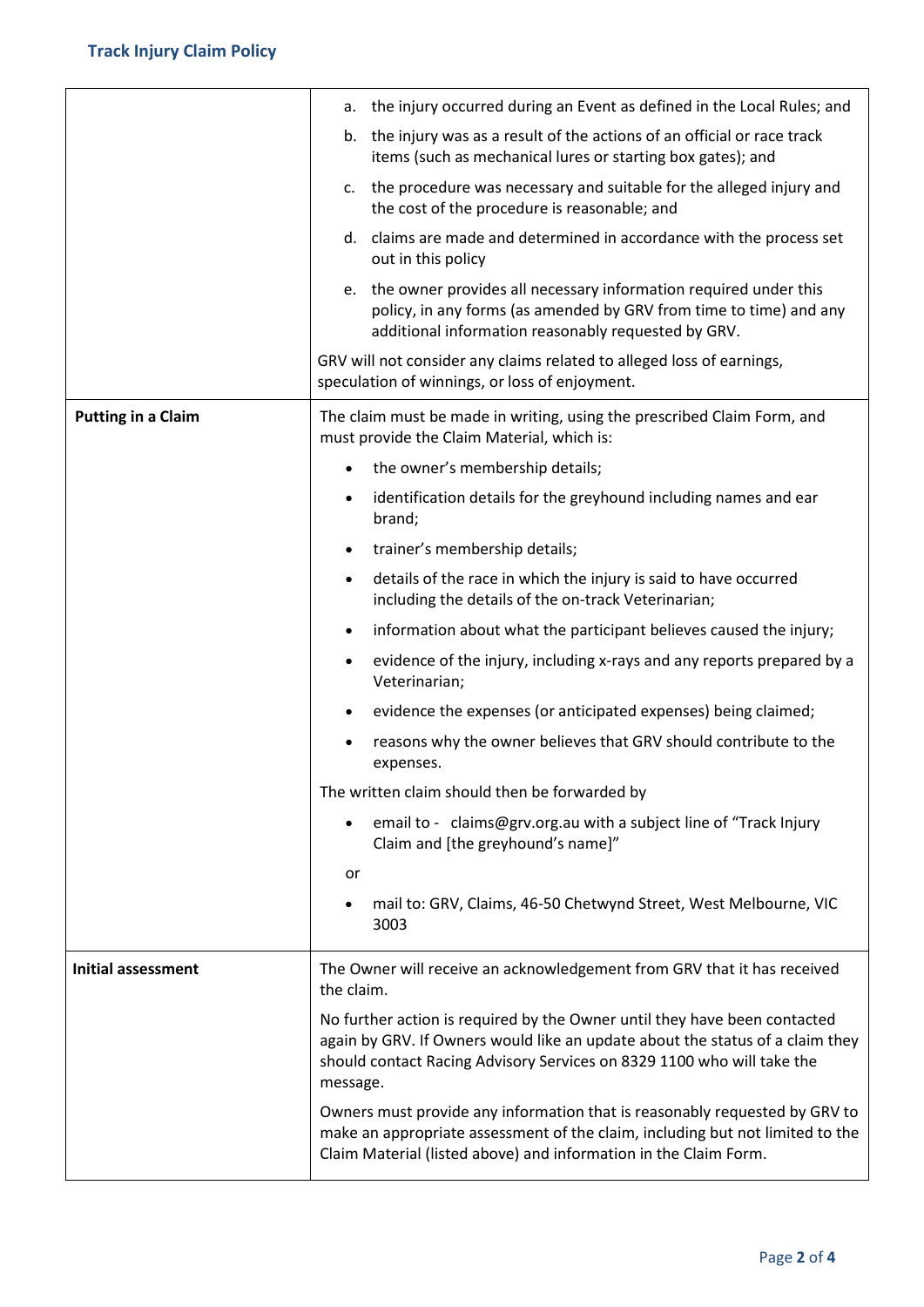|                                                                                | GRV will refuse to consider any claim that relates to an injury for which there<br>has already been a claim, regardless of whether that claim resulted in a<br>payment from GRV or a Club.                                                                                                                 |
|--------------------------------------------------------------------------------|------------------------------------------------------------------------------------------------------------------------------------------------------------------------------------------------------------------------------------------------------------------------------------------------------------|
|                                                                                | GRV will undertake an initial assessment of the claim, and will contact the<br>Owner if GRV has concluded that, after the initial assessment, it will not<br>consider the claim.                                                                                                                           |
| <b>Investigating the Claim</b>                                                 | If GRV is willing to consider the claim, GRV will investigate the claim, this may<br>include a review of the race recording, speaking to race stewards, and<br>reviewing the Claim Material. GRV may also seek information from other GRV<br>staff, club officials, Participants, veterinarians or others. |
|                                                                                | To assess a claim GRV may seek further information from the Owner. GRV<br>may refuse to consider any claim if the Owner fails to fully cooperate with<br>GRV's inquires.                                                                                                                                   |
|                                                                                | Participants must fully cooperate with GRV's investigations to ensure that<br>claims are finalised promptly.                                                                                                                                                                                               |
|                                                                                | GRV may refuse a claim after 30 days from the last date that GRV has<br>requested information from the Owner that is reasonably required for GRV to<br>make an appropriate assessment of the claim and the participant has failed to<br>provide that information.                                          |
|                                                                                | If Owners would like an update about the status of a claim during the<br>investigation, they should contact Racing Advisory Services.                                                                                                                                                                      |
| <b>Notification of outcome</b>                                                 | The Owner will be informed by GRV of the outcome of the claim assessment.                                                                                                                                                                                                                                  |
| <b>Appealing a decision - GRV</b><br><b>Compensation Review Panel</b><br>(CRP) | If the Owner does not agree with the outcome of the claims assessment, the<br>Owner may appeal, in writing, to GRV claims@grv.org.au or GRV, Claims, 46-<br>50 Chetwynd Street, West Melbourne, VIC 3003.                                                                                                  |
|                                                                                | The appeal must be received by GRV within 7 days of the Owner receiving the<br>claim assessment.                                                                                                                                                                                                           |
|                                                                                | The Owner must provide details of why they believe the assessment is<br>unreasonable in the circumstances.                                                                                                                                                                                                 |
|                                                                                | The GRV Compensation Review Panel (CRP) will review the GRV assessment<br>and consider whether, on balance, the assessment appears to be reasonable.                                                                                                                                                       |
|                                                                                | The CRP cannot approve any claims that do not fall within the scope of this<br>policy, such as claims related to loss of earnings, loss of enjoyment or pain and<br>suffering etc.                                                                                                                         |
|                                                                                | The Owner will be informed of the CRP's decision.                                                                                                                                                                                                                                                          |
|                                                                                | Decisions of the GRV CRP in relation to claims appeals are final and no further<br>correspondence will be entered.                                                                                                                                                                                         |
|                                                                                | The GRV CRP will be constituted by at least two General Managers, nominated<br>by the Chief Executive Officer.                                                                                                                                                                                             |
| <b>Confidentiality of claims</b>                                               | When dealing with a claim GRV may, in certain situations, provide information<br>to a law enforcement agency (such as Victoria Police), an animal welfare<br>organisation (such as the RSCPA), a Veterinarian, a participant, or another<br>person.                                                        |